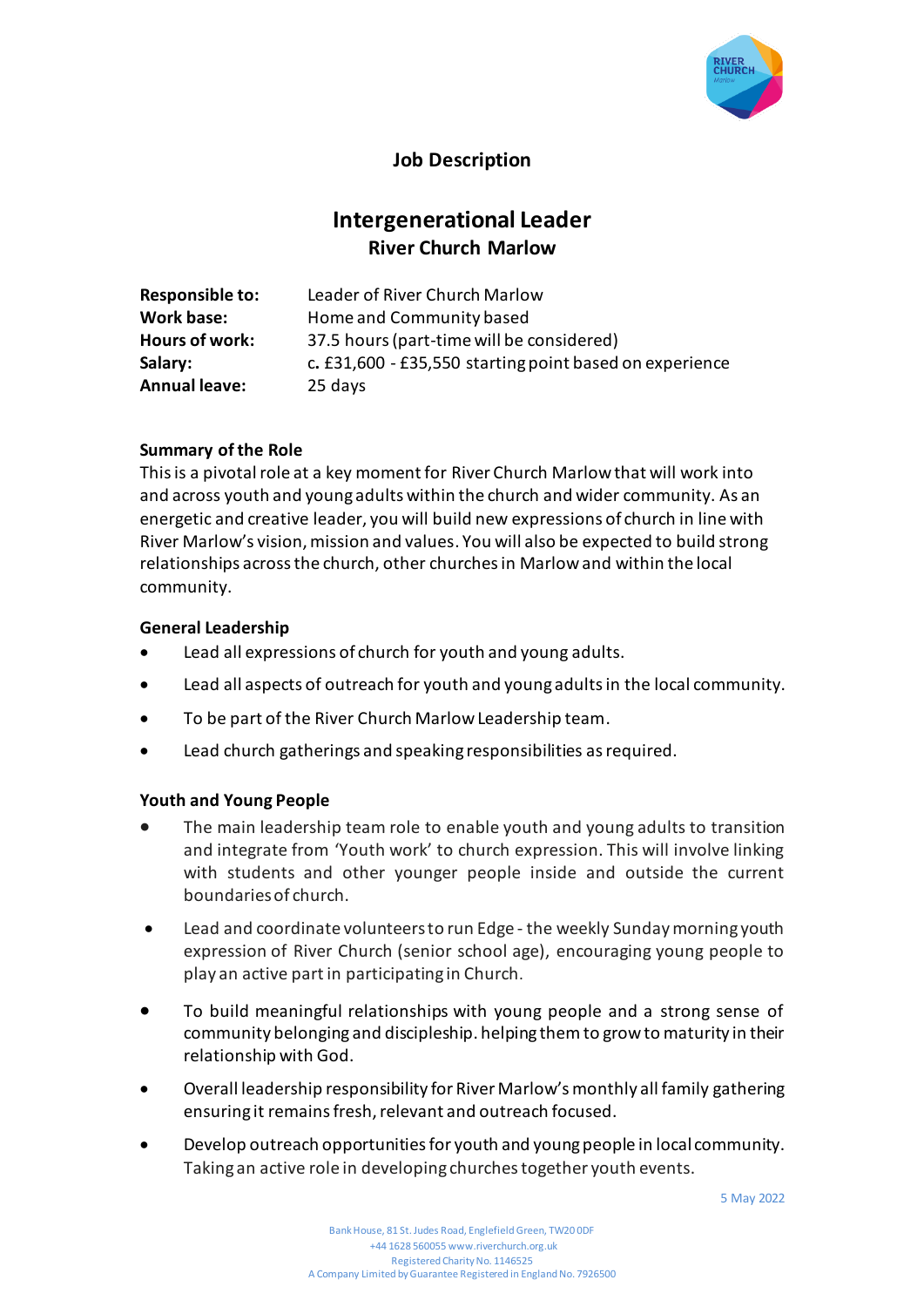

- Lead and develop a midweek expression in which all young people are welcome, encouraging them to meet and grow in faith together
- Build on and develop the excellent relationship with Great Marlow School and in particular continuing to develop the holiday club.

## **Children**

- Hold overall responsibility to the Leadership Team for River Marlow's Sunday morning children's groups and volunteers. These currently include Sub (school years 1 to 6) and Creche (0-3).
- Help to lead and develop River Life; an outreach community group for children, families and carers.
- To be involved as appropriate in churches together children's events, for example Lighthouse children's Christian holiday week.

# **General Responsibilities**

- To be responsible for and committed to good practice in keeping young people safe in all their interactions in River Church.
- To ensure all relevant teams attend regular training as required e.g., safeguarding.
- Working at all times in accordance with the Policies, Procedures and Risk Assessments of River Church Marlow.
- Attending any training or other Church related meetings as required.
- Being flexible in supporting the needs and vision of River Church Marlow, particularly in relation to Young People, Youth and Children.
- To attend regular team meetings, wider River network team gatherings, the Pioneer leaders conference and Wildfires Festival.

#### **Other Expectations**

- This job description sets out the key elements of your role. However, you will be expected to undertake any other reasonable responsibilities, duties and tasks, which are within your capabilities, when requested to do so.
- There is a genuine occupational requirement that the post holder is a Christian.
- Appointment to this post is subject to a satisfactory enhanced DBS check, reference checks, and provision of evidence of their eligibility to legally work in the UK prior to appointment and for the entire duration of employment.
- There will be a 6-month probationary period.